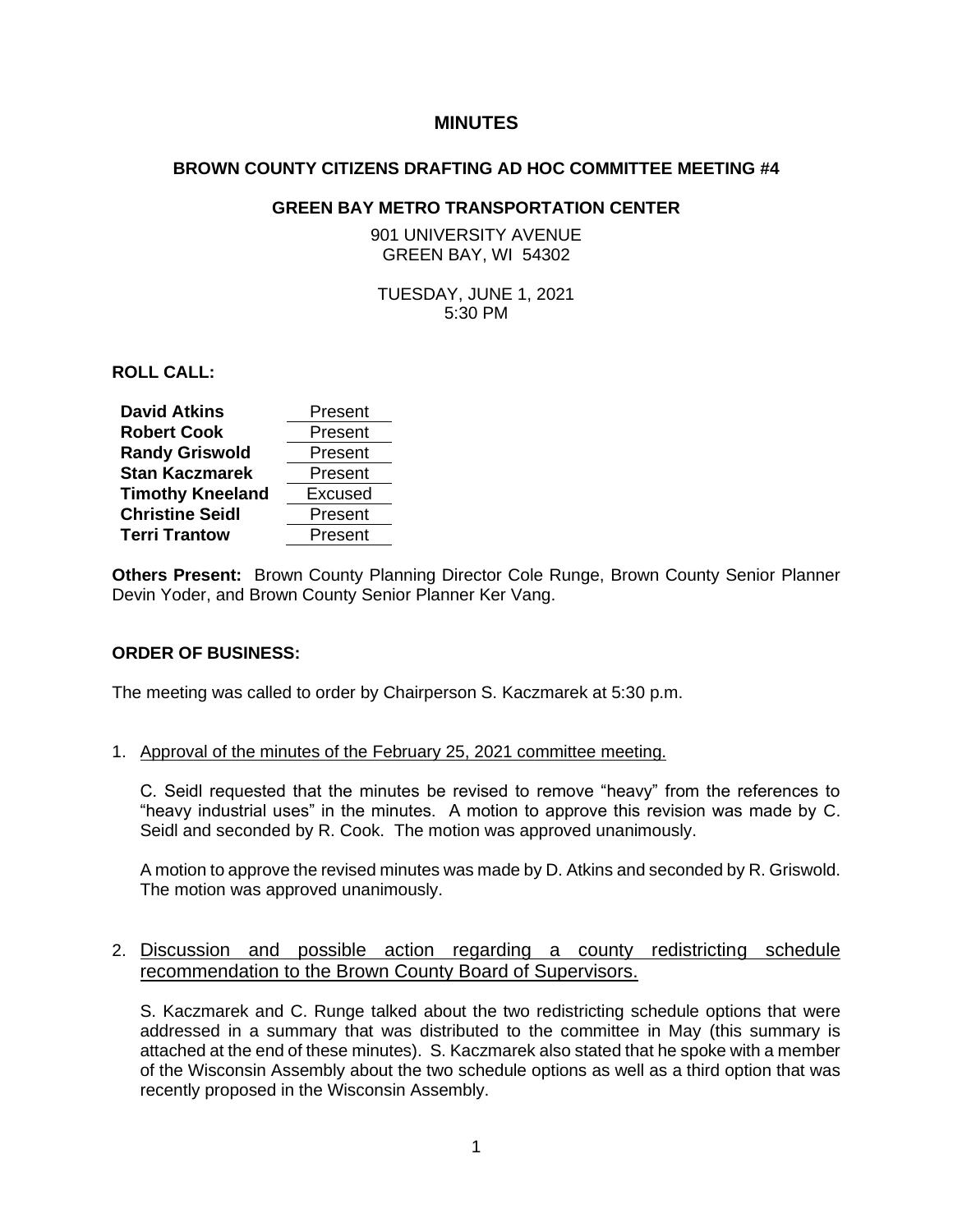C. Runge stated that he was notified during the morning of June 1 about this third redistricting schedule option. This option is being proposed in a Wisconsin Assembly bill (LRB-2552). Each member of the Citizens Drafting Ad Hoc Committee received a copy of this bill at the beginning of the meeting, and discussion occurred regarding the three redistricting schedule options (LRB-2552 is attached at the end of these minutes).

During the discussion, committee members expressed many concerns about the compressed schedule proposed in Option 1 in the attached summary. These concerns included:

- Insufficient time available for the public to review draft supervisory district maps prior to public hearings and approval meetings.
- The entire process failing if only one of the many tight deadlines is not met.
- The inability to meet deadlines for the publication of public hearing and public meeting notices, especially if Class 3 notices continue to be required.

Many of the members stated that they prefer an option that allows more time to complete the redistricting process. Members also stated that the Wisconsin Assembly bill option is better than Option 2 in the attached summary because it considers the 2023 spring elections in addition to the spring 2024 elections.

C. Seidl stated that she is concerned that the longer-term options will have no effect on the districts for the spring 2022 elections. She also stated that she is concerned that it is possible that the election districts at the state and federal levels may not change in time for the next elections.

After the discussion, the following motion was made by D. Atkins:

*To affirm the redistricting timeline identified in the draft Wisconsin Assembly bill (LRB-2552).* 

This motion was seconded by R. Cook, and the motion was approved unanimously.

3. Discussion of next steps.

C. Runge stated that staff will inform the Brown County Board of Supervisors Chairperson of the committee's recommendation on June 2.

C. Runge reminded the committee that staff will have 30 days to develop new supervisory district maps after the county receives the necessary data. Staff would like to meet with the committee roughly two weeks into the map development process to update the committee members on the project's status and discuss any comments the committee might have about the maps. The committee would then meet at the end of the 30-day map development period to select a preferred supervisory district map to submit to the Brown County Board of Supervisors Chairperson.

4. Adjourn.

The meeting adjourned at 6:53 p.m.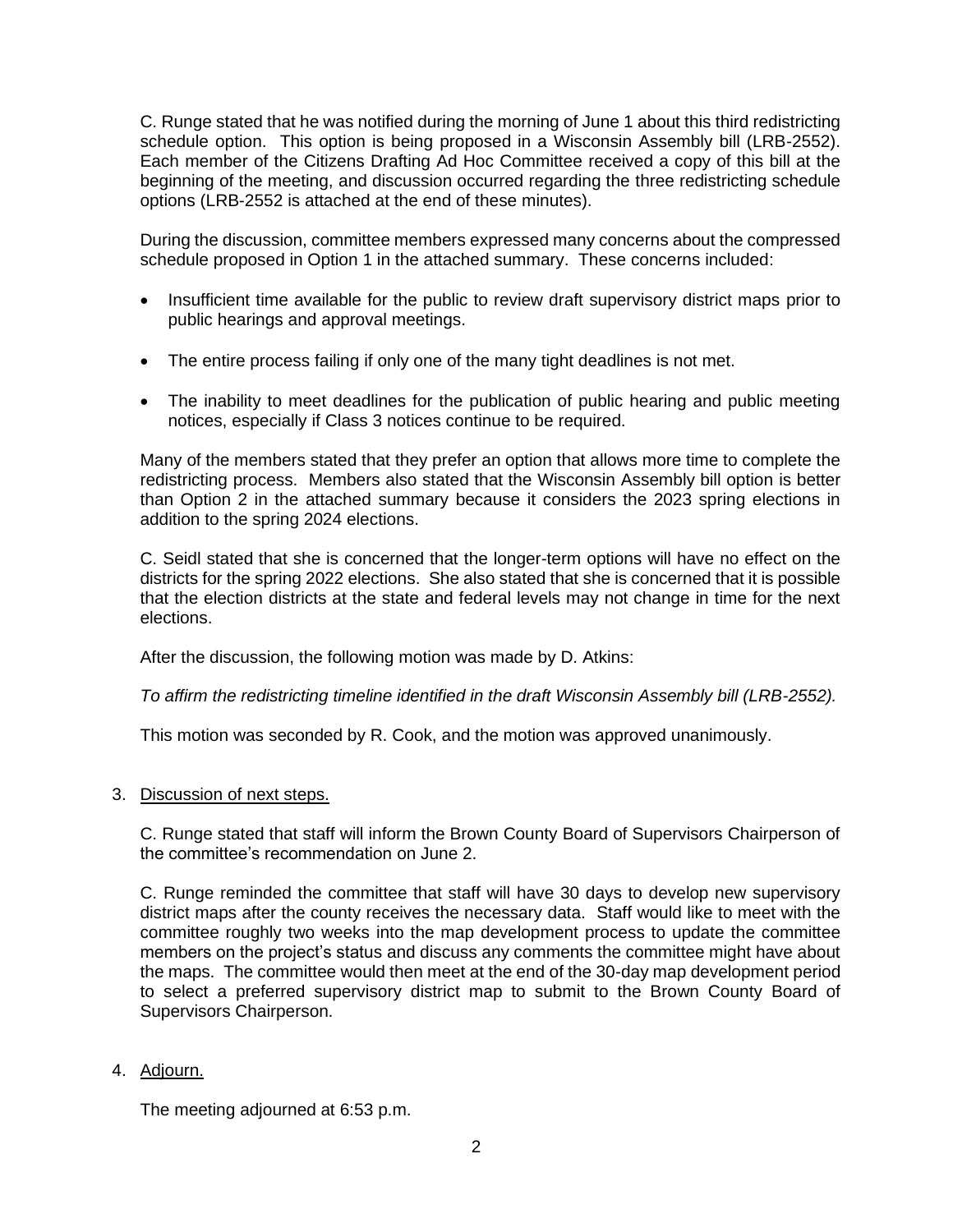# Wisconsin Counties Association (WCA) Redistricting Videoconference Information

May 3, 2021

The US Census data are expected to be available to Wisconsin and other states by August 16, 2021. Wisconsin expects to provide the data to counties for their redistricting processes on August 31, 2021.

Two county redistricting options are currently being considered in response to the US Census data distribution delays.

# **Option 1: Compressed Redistricting Process**



- The compressed redistricting option will require changes to state statutes. As of May 3, the compressed option shown above had not been shown to state legislators.
- The compressed option includes a Class 3 public notice (3 publications), public hearings, and other activities required under a normal (non-compressed) process.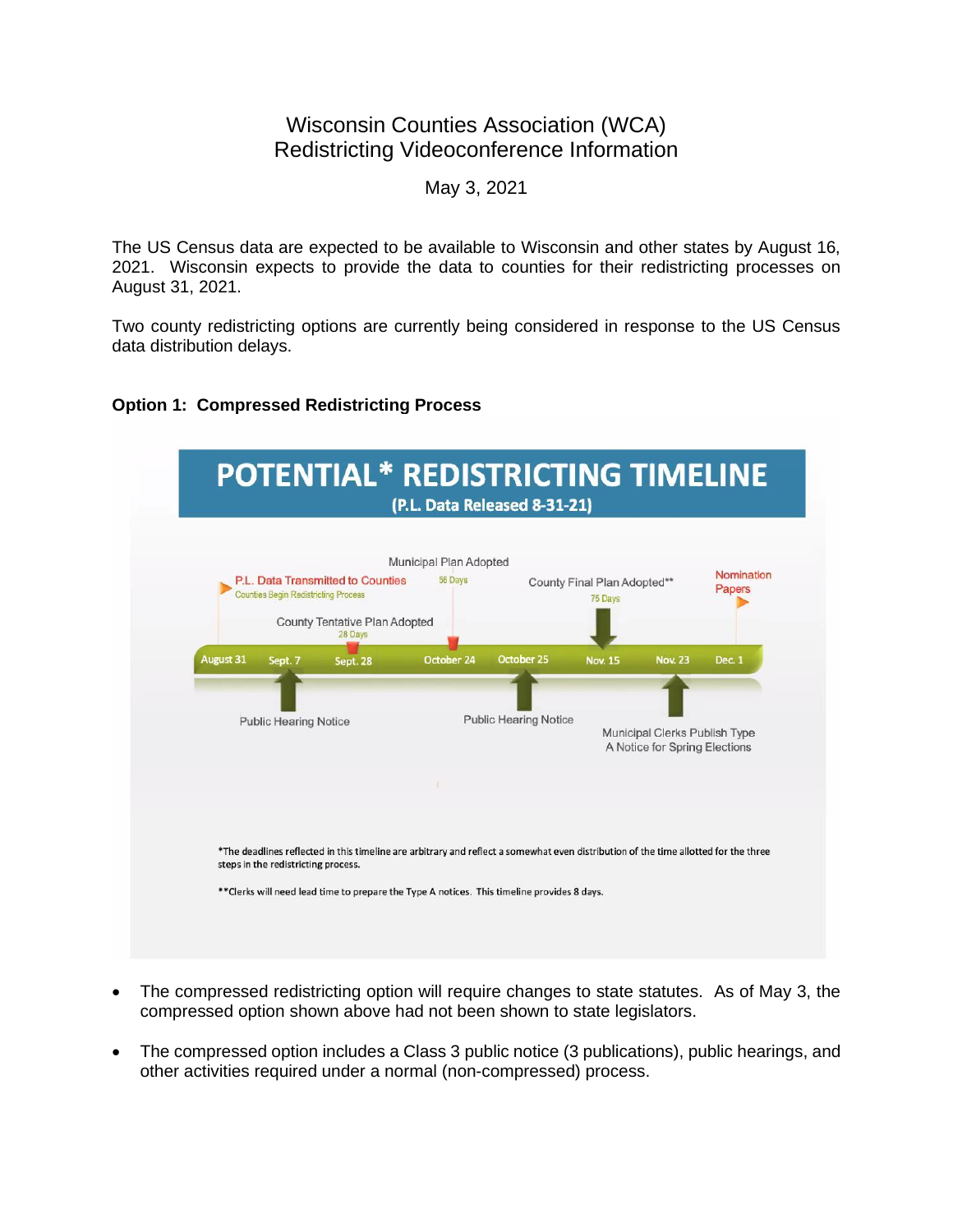# **Option 2: Delay the Redistricting Process Until 2022.**

- The delayed redistricting process will require changes to state statutes.
- The spring 2022 elections will be based on the existing county supervisory districts.
- Counties will have until the end of February of 2022 to adopt their tentative redistricting plans and until the end of June of 2022 to adopt their final redistricting plans.
- The districts will take effect in 2024.

#### **General Items:**

- There's a desire at the state administrative level to have all counties either follow the compressed timeline or wait until 2022 to redraw their districts. **Bottom line:** All counties should proceed with their redistricting processes at the same time.
- Counties should indicate their option preferences ASAP because the statutory changes necessary for the compressed timeline option will need to occur very quickly if this option is chosen.
- WCA intends to survey Wisconsin's counties to learn their preferences, but the WCA didn't say when this survey will occur.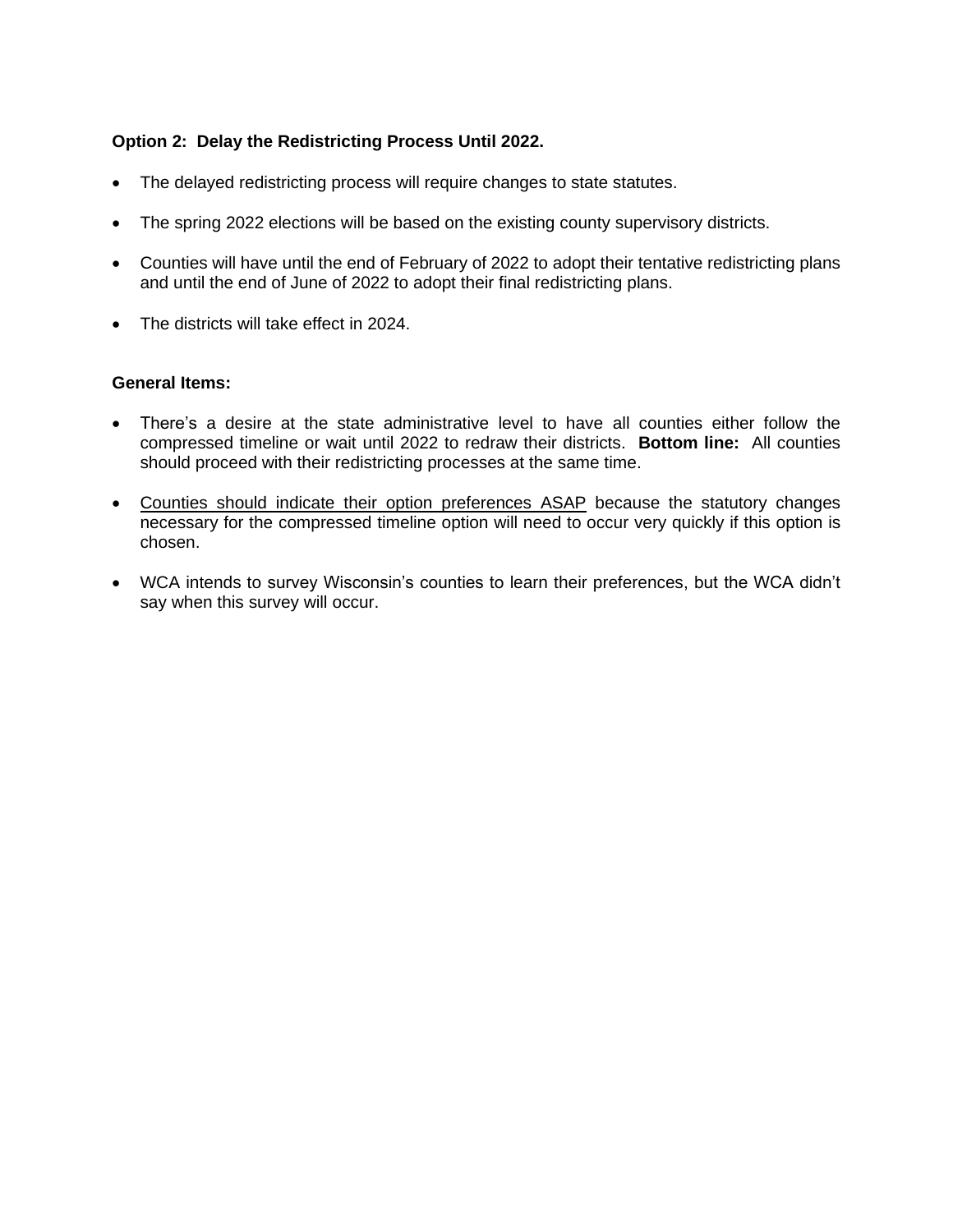

 $\overline{2}$ 

 $\mathbb S$ tate of Wisconsin 2021 - 2022 LEGISLATURE

LRB-2552/2 MPG&JK:kjf

# 2021 BILL

AN ACT relating to: timeline for local redistricting in Wisconsin following the  $\mathbf{1}$ 

## 2020 federal decennial census.

#### **Analysis by the Legislative Reference Bureau**

Under current law, local redistricting in Wisconsin occurs in three phases following each federal decennial census. The process starts at the county level in which counties must adopt tentative county supervisory district plans within 60 days after the official publication of the census data for Wisconsin, but no later than July 1 following the year of the census—July 1, 2021, in the current redistricting cycle. After counties adopt tentative county supervisory district plans, municipalities then have 60 days in which to adjust ward boundaries as needed based on the census. Once municipalities adopt new ward plans, counties then have 60 days within which to adopt final county supervisory district plans, and cities have 60 days within which to adopt aldermanic districts where applicable.

Under federal law, the U.S. Census Bureau must deliver census data to the states for redistricting purposes no later than March 31 of the year following the census—March 31, 2021, in the current redistricting cycle. However, due to delays in the census process resulting from the COVID-19 global pandemic, it is anticipated that Wisconsin will not receive census data based on the 2020 federal decennial census until as late as the end of September 2021.

This bill does all of the following with respect to the local redistricting timeline following the 2020 federal decennial census:

1. Provides that counties have until February 22, 2022, to adopt tentative county supervisory district plans based on the 2020 federal decennial census.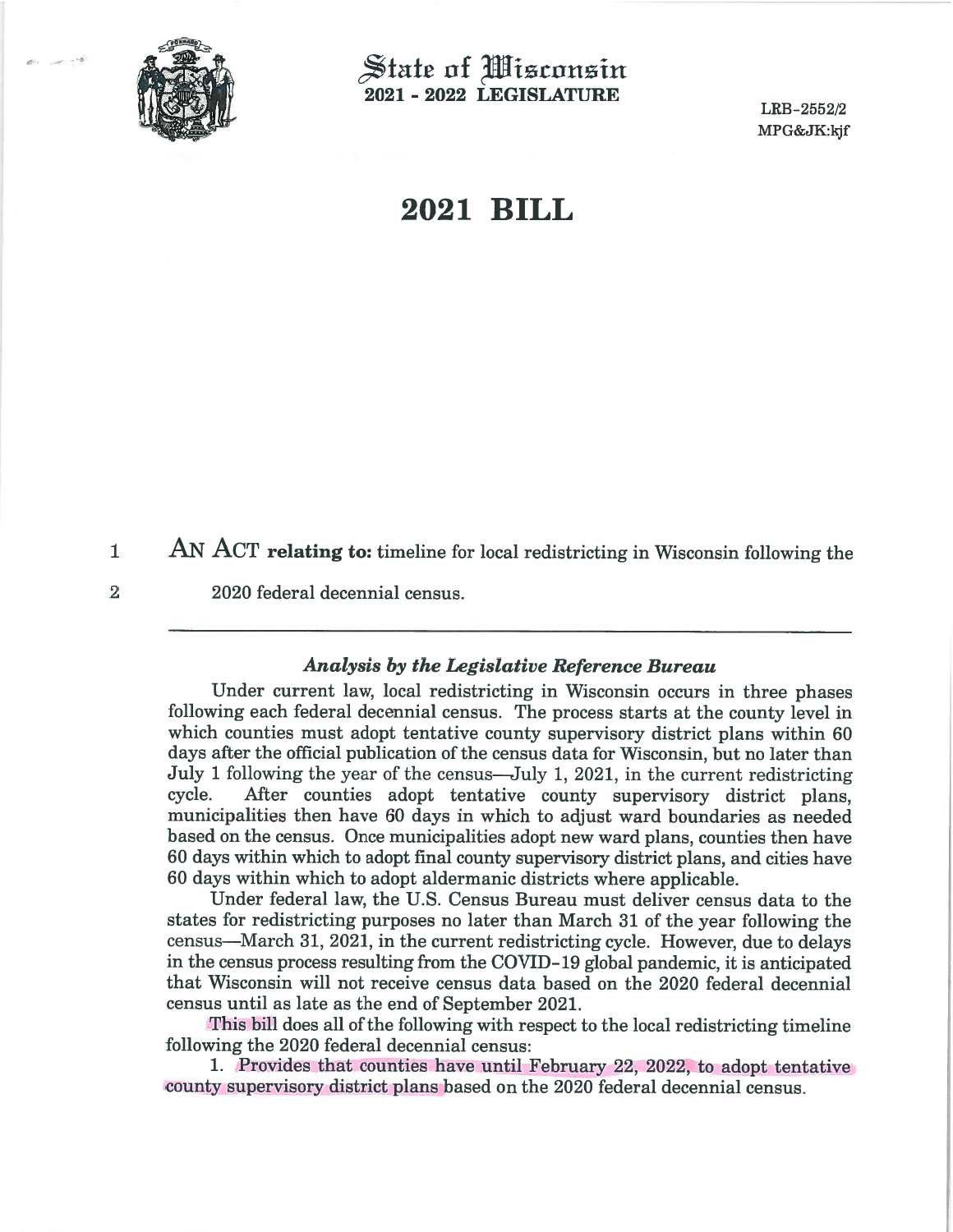$\psi$  .  $\sim$ 

**BILL** 

2. Provides that municipalities may not adopt new ward plans sooner than April 15, 2022, nor later than May 15, 2022. Under the bill, in adopting new ward plans, municipalities must take into account any previously enacted congressional or legislative redistricting plan based on the 2020 federal decennial census.

3. Provides, consistent with current law, that each final county supervisory district plan adopted on the basis of the 2020 federal decennial census must be adopted within 60 days after every municipality in the county adjusts its wards, as specified above.

4. As a result in delays to the local redistricting timeline due to the delay in the state's receipt of census data for redistricting purposes, specifies that city aldermanic district plans adopted on the basis of the 2020 federal decennial census first apply to the 2023 spring primary and election and that final county supervisory district plans adopted on the basis of the 2020 federal decennial census first apply to the 2024 spring primary and election or the 2023 spring primary and election in those counties that have provided by ordinance for staggered terms of office for county board supervisors.

# The people of the state of Wisconsin, represented in senate and assembly, do enact as follows:

- $\mathbf{1}$ **SECTION 1. Nonstatutory provisions.** 
	- (1) TIMELINE FOR LOCAL REDISTRICTING FOLLOWING THE 2020 FEDERAL DECENNIAL
- 3 CENSUS.
- $\overline{\mathbf{4}}$

 $\overline{2}$ 

(a) Tentative county supervisory district plans. Notwithstanding s. 59.10 (2) (a)

 $\overline{5}$ and (3) (b) 1., each county board of supervisors shall adopt a tentative county supervisory district plan based on the 2020 federal decennial census no later than  $6\phantom{.}$  $\overline{7}$ February 22, 2022. For purposes of s. 59.10 (6), a proposed tentative plan may be 8 submitted to the circuit court no later than the 14th day after that date.

- 9
- (b) Ward plans.

10 1. Notwithstanding s.  $5.15(1)(b)$ , the first day on which a municipal governing 11 body may adopt a division ordinance or resolution adjusting or establishing ward boundaries based on the 2020 federal decennial census is April 15, 2022; and the last 12 day on which a municipal governing body may adopt a division ordinance or 13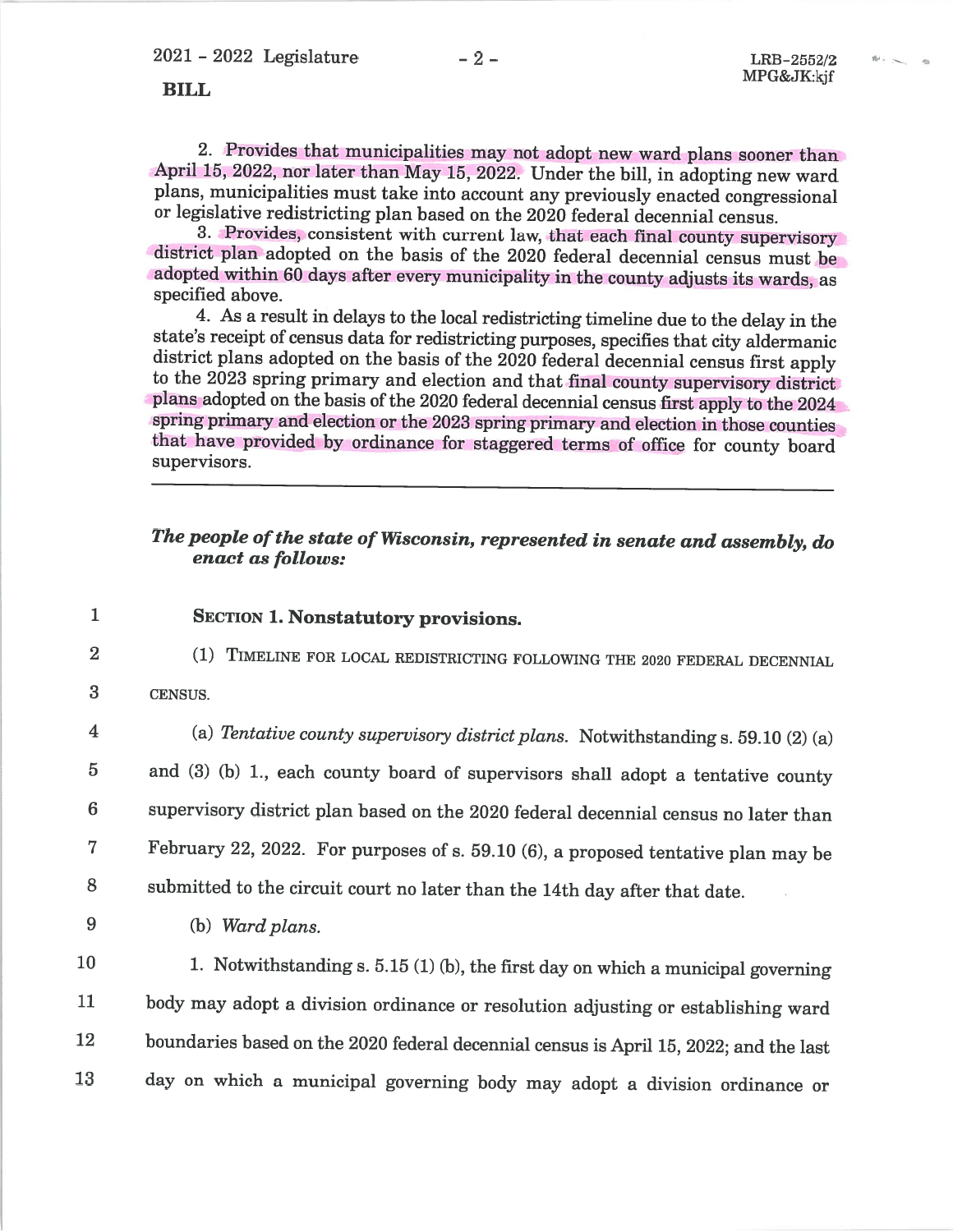# $2021 - 2022$  Legislature **BILL**

#### LRB-2552/2 MPG&JK:kjf **SECTION 1**

 $\mathbf{1}$ resolution adjusting or establishing ward boundaries based on the 2020 federal  $\overline{2}$ decennial census is May 15, 2022. For purposes of s. 5.18, a proposed division plan 3 may be submitted to the circuit court no later than the 14th day after that date.

 $-3-$ 

 $\overline{4}$ 2. If a congressional or legislative redistricting plan based on the 2020 federal  $\overline{5}$ decennial census takes effect before the effective date of a division ordinance or  $6\phantom{1}$ resolution subject to subd. 1., the division ordinance or resolution shall include  $\overline{7}$ adjustments to ward boundaries to the extent necessary to give effect to the 8 congressional or legislative redistricting plan.

9 3. If a congressional or legislative redistricting plan based on the 2020 federal decennial census takes effect after the effective date of a division ordinance or 10 11 resolution subject to subd. 1, and the congressional or legislative redistricting plan 12 establishes a district boundary within the municipality that does not coincide with 13 the boundary of a ward established under the division ordinance or resolution, the 14 municipal governing body shall, no later than 60 days after the effective date of the 15 congressional or legislative redistricting plan, amend the division ordinance or resolution to the extent necessary to give effect to the congressional or legislative 16 17 redistricting plan.

18 4. Notwithstanding the October 15 deadline under s. 5.15 (4) (bg), with respect 19 to the 2020 federal decennial census, each municipality shall file the report required 20 under s. 5.15 (4) (bg) no later than August 15, 2022.

21 (c) Final county supervisory district plans. Each final county supervisory 22 district plan adopted on the basis of the 2020 federal decennial census shall be 23 adopted as provided in s. 59.10 (3) (b) 2. within 60 days after every municipality in 24 the county adjusts its wards under par. (b) and first applies with respect to the 2024 25 spring primary and election or the 2023 spring primary and election in those counties